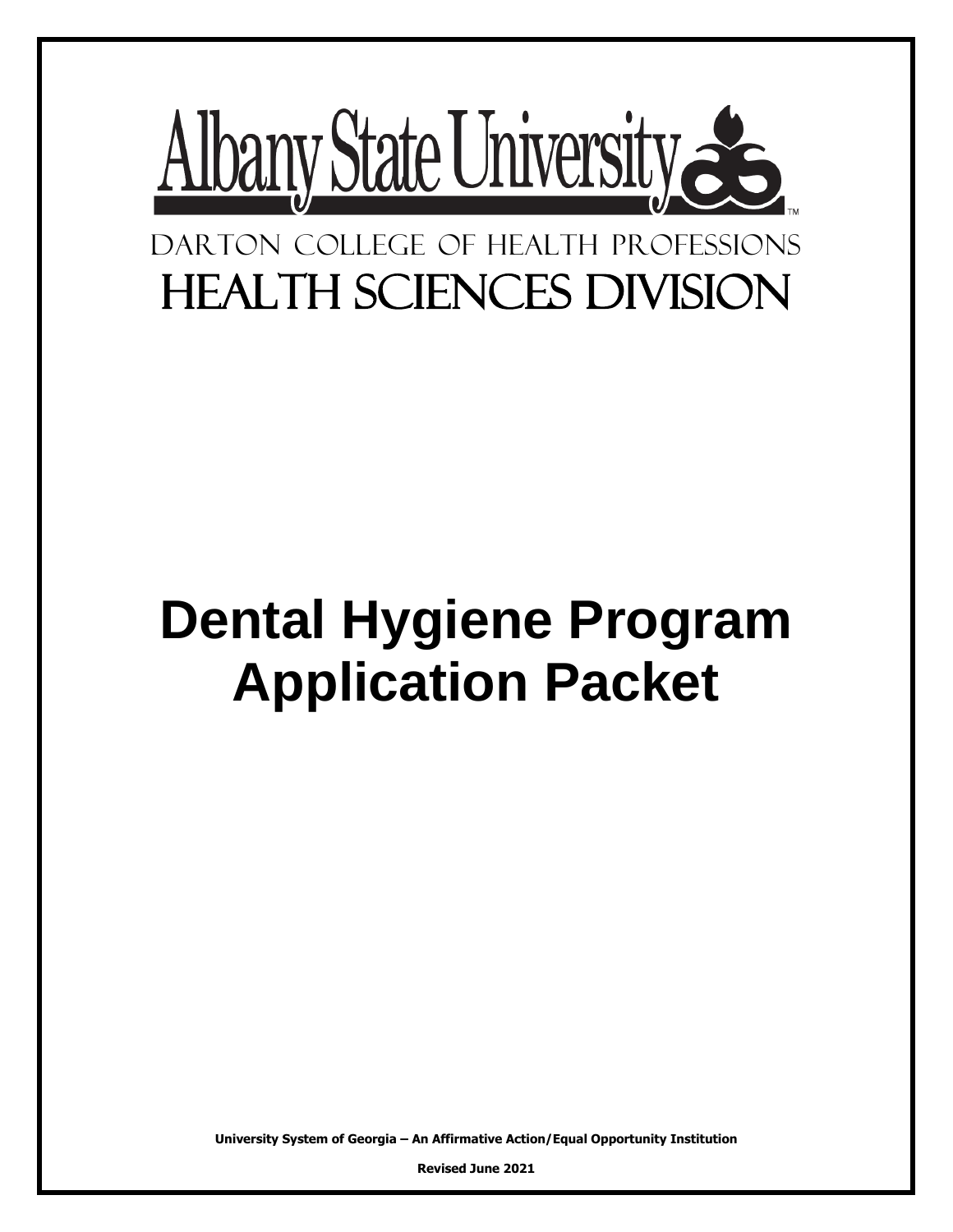

#### **Dear Prospective Student:**

Thank you for your interest in the Dental Hygiene Program at Albany State University's Darton College of Health Professions. Please note the DH program has a selective admissions process, therefore due to the competitive nature, careful preparation of the application and all requirements is highly recommended.

The DH program is made up of 2 phases: (1) the pre-professional phase and (2) the professional phase. The pre-professional phase is considered the time required to complete prerequisite coursework, DH core curriculum, and application requirements for the program. While in the *pre-professional* phase, students at ASU's Darton College of Health Professions and students transferring from another institution should list the degree of Health Science as the primary major with pre-DH listed as the secondary major. Transfer students should refer all questions concerning *transfer credit equivalency* of courses to the Registrar's office (229- 500-2035) to make sure the courses they wish to transfer to ASU are equivalent to the courses required for the DH program. After the student has applied and been selected to the *professional* phase, the primary major will then be changed to the professional phase of the DH program.

The DH program admits one class of up to 24 students per year that begins each fall semester. The deadline to apply is **June 1** of the year the student wishes to enter the professional phase. The professional phase is completed over a time of 5-semesters (Fall, Spring, Summer, Fall, and Spring) with the student graduating in May of the second Spring semester. Upon successful completion of the five-semester program (including one summer of study), students will be eligible to take the comprehensive National Board Dental Hygiene Exam, and a state or regional clinical examination. Upon passing these examinations and receiving licensure, graduates will then be qualified for employment in private dental offices, hospitals, military dental clinics, local or state health departments, or may transfer the A.S. in Dental Hygiene toward a Bachelor of Science degree in Dental Hygiene.

The deadline for applying (June 1) occurs during the summer semester prior to the fall semester start date. A student may apply to the program if they are taking prerequisite coursework during spring semester, however **all prerequisite coursework must be successfully completed prior to the June 1st deadline.**

Please note that due to the competitive nature of the application process and the high volume of applicants, taking the prerequisite coursework, as well as meeting all of the minimum requirements, **does not guarantee** acceptance into the professional phase of the program.

### **Tammy C. Deese**

Tammy C. Deese, RDH, BSDH, MEd Program Director of Dental Hygiene Darton College of Health Professions Albany State University West Campus 229-500-2236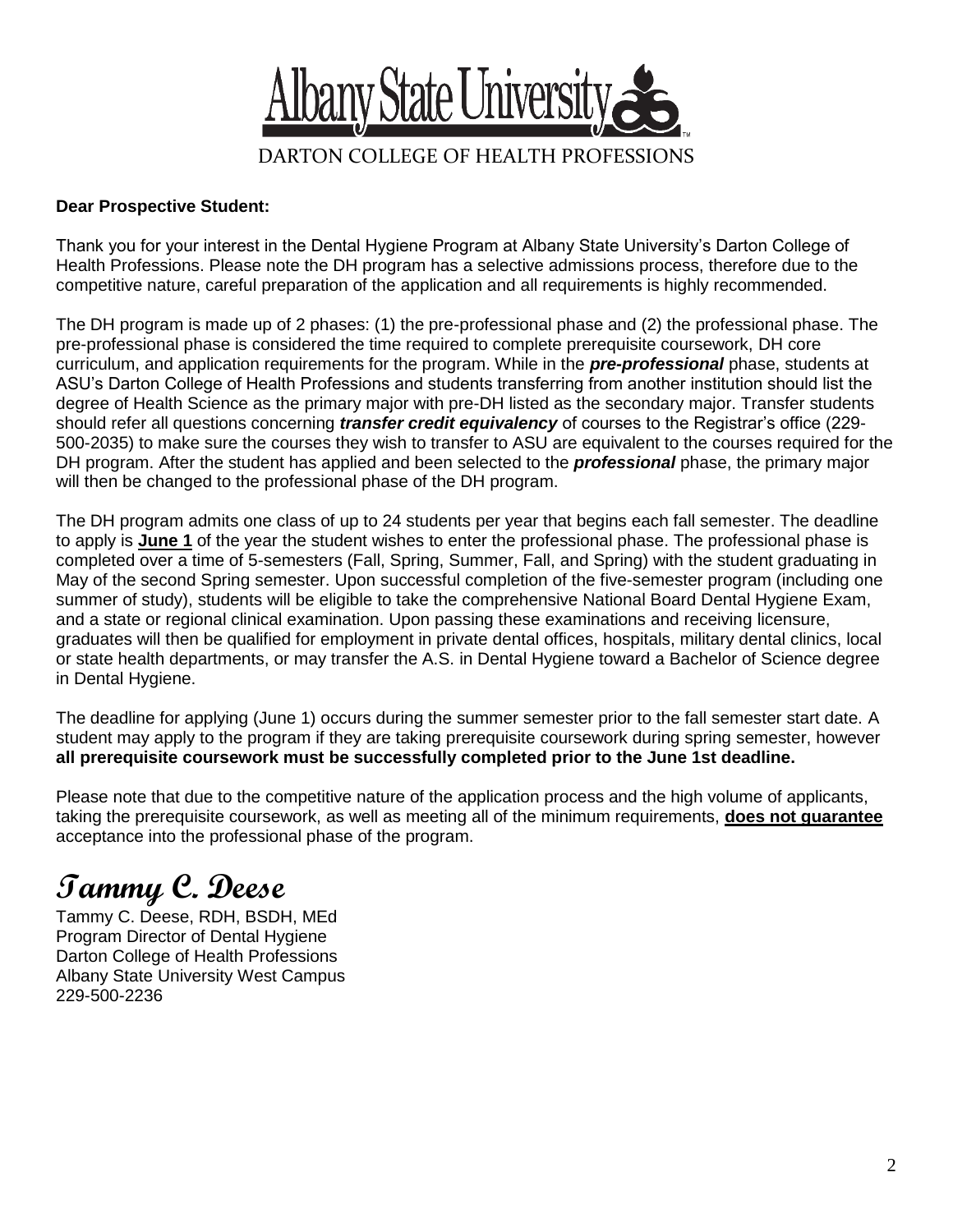#### ADMISSION CRITERIA

To be considered for admission to the Dental Hygiene program, the applicant must:

#### **1. Apply and be fully admitted to Albany State University before May 1st of each year.**

- **[Click here to apply online](https://gafutures.xap.com/applications/usg/usg_common_2019/apply.html?application_id=2871)**.
- A \$20 application fee (subject to change) is required at the time you apply to the institution.
- Declare Health Science as your primary major and Pre-Dental Hygiene as the secondary major.
- Please do not send the ASU application or the application fee to the DH Program. The two application processes are separate and no additional fee is required when submitting the DH Program application.
- For transfer students, official transcripts from **all** colleges or universities ever attended must be submitted to the ASU Registrar's Office and must be received by the **June 1** deadline.
- Please note that admission to the college **does not** ensure admission to the DH program.
- **2. Electronically submit your FASFA application for Financial Aid before May 1 st each year.**
	- For information on completing your FASFA application, please visit **[Albany State University's Office of](https://www.asurams.edu/enrollment-management/financial-aid/index.php)  [Financial Aid webpage](https://www.asurams.edu/enrollment-management/financial-aid/index.php)**.
- **3. Submit the completed DH application packet and requirements by the June 1 deadline.**
	- The student must complete a Dental Hygiene Application and all required forms. **It is the responsibility of the applicant to ensure all application material has been completed by utilizing the checklist at the end of the application.**
	- Any submitted incomplete application will not be given full consideration.

#### **4. Observation Hours**

- Must complete a minimum of **16** observational hours in two separate general dentist office locations.
- The hours must be documented and verified/signed by a dentist or registered dental hygienist.
- Observation hours should be spent observing a registered dental hygienist (RDH) performing direct patient care.
- An Observational Hours Form is located within the application packet.
- Observation hours are considered applicable for a period of two years.

#### **5. Essay**

 Must include a hand-written essay explaining why you have chosen DH as a career and why you would be an asset to the profession. (no required length for the essay)

#### **6. TEAS Testing**

- Include an unofficial copy of your TEAS Score Report
- The TEAS must be an in-person proctored exam. DH does not accept the online version.
- You must list ASU as an institution for us to access your score.
- Please refer to the "TEAS Information" section of this application packet for more information.

#### **7. Dental Hygiene Admission Orientation**

 Students will be required to sign an acknowledgement form stating he/she will have to attend the mandatory Dental Hygiene Admission Orientation. This orientation is usually held the week prior to the start of fall semester only for those accepted into the professional phase. The orientation will be held on the ASU West campus and will be available via internet viewing for students more than 60 miles away from campus only. While internet viewing will be available, attendance is encouraged as a tour of the dental hygiene clinic will be included in the orientation.

#### **8. Completion of courses required for program admission.**

- See below for a complete list of required general education courses that are required for Dental Hygiene program admission.
- **A minimum of a 2.5 GPA on DH general education courses is required for program admission is mandatory.**
	- o While it is strongly advised that all general education courses be completed prior to application to the professional phase of the program, it is not mandatory.
	- o **THE FOLLOWING COURSES ARE PRE-REQUISITE COURSES AND MUST BE COMPLETED PRIOR TO THE JUNE 1ST APPLICATION DEADLINE: [MATH](https://catalog.asurams.edu/search/?P=MATH%201111) 1111; BIOL [1100K](https://catalog.asurams.edu/search/?P=BIOL%201100K) OR BIOL [2411K](https://catalog.asurams.edu/search/?P=BIOL%202411K) and BIOL [2412K;](https://catalog.asurams.edu/search/?P=BIOL%202412K) [CHEM](https://catalog.asurams.edu/search/?P=CHEM%201151K) 1151K AND BIOL [2211K.](https://catalog.asurams.edu/search/?P=BIOL%202211K)**
		- Science courses must not be older than 10 years at the time of program application.
		- The courses required for program admission must be completed *or* in progress for spring semester of the year of application. These pre-requisite courses must be successfully completed by the June  $1<sup>st</sup>$  deadline with a grade of a C or better.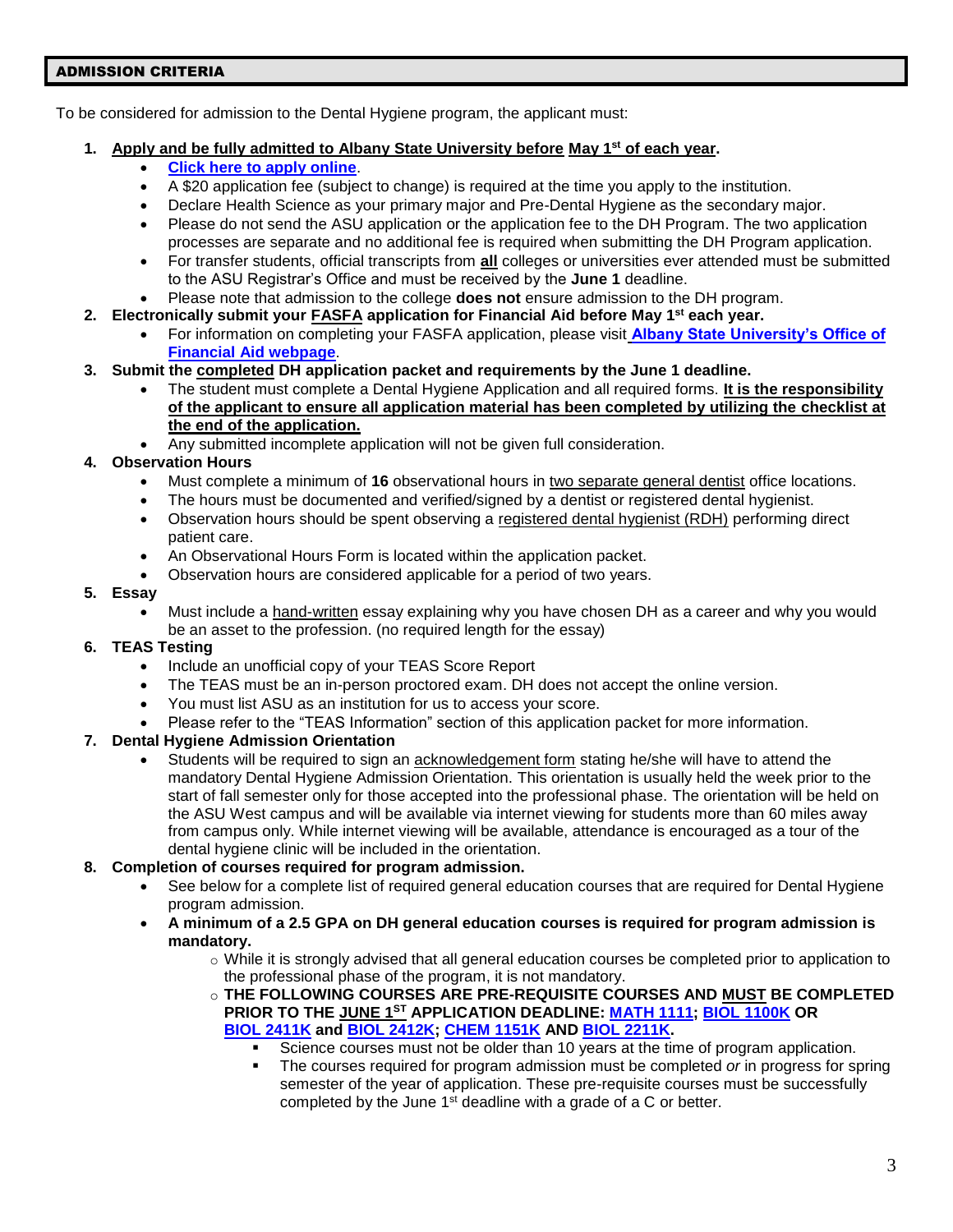- Potential students should be advised that while a "C" is an acceptable passing grade for general education courses, too many "C's" will not achieve the required 2.5 GPA of general education core curriculum for dental hygiene.
- The Dental Hygiene GPA is calculated strictly on required general education courses required for DH program admission.
- **EACH** course attempt will be included in the calculation of the GPA. (If a course is taken for a second time, the two course grades are average together and figured into the GPA.)
- Students who have completed all of the courses required for program admission will likely have higher scores in the competitive admission process.

#### PRE-PROFESSIONAL PHASE COURSES

While in the pre-professional phase, a student shall work towards the following DH general education curriculum:

| <b>DENTAL HYGIENE PROGRAM: PRE-PROFESSIONAL PHASE COURSES</b>                   |                      |  |
|---------------------------------------------------------------------------------|----------------------|--|
| <b>Course</b>                                                                   | <b>Credit Hours</b>  |  |
| <b>ASU 1101: First Year Experience</b>                                          | 1 credit hours       |  |
| *BIOL 1100: Human Anatomy and Physiology for the Health Care Professional       | 4 credit hours       |  |
| *BIOL 2211K: Introduction to Microbiology                                       | 4 credit hours       |  |
| *CHEM 1151K: Survey of Chemistry I                                              | 4 credit hours       |  |
| <b>COMM 1000:</b> Cultural Diversity in Community OR COMM 1110: Public Speaking | $2 - 3$ credit hours |  |
| <b>ENGL 1101: English Composition I</b>                                         | 3 credit hours       |  |
| Humanities/Fine Arts Elective (ART 1100, MUSC 1100, OR THEA 1100)               | 3 credit hours       |  |
| *MATH 1111: College Algebra (or higher level math)                              | 3 credit hours       |  |
| <b>POLS 1101: American Government</b>                                           | 3 credit hours       |  |
| <b>PSYC 1101: General Psychology</b>                                            | 3 credit hours       |  |
| <b>SOCI 1101: Introduction to Sociology</b>                                     | 3 credit hours       |  |

**\*** *BIOL 1100K, BIOL 2211K, CHEM 1151K, and MATH 1111 must be taken prior to acceptance into the program and are considered pre-requisites. Additionally, although BIOL 1100K is acceptable, the BIOL 2411K and BIOL 2412K series (Human Anatomy and Physiology I and II) may be taken in lieu. BIOL 1100K may not transfer to other institutions or career programs. Students who are considering transfer to a Bachelor's degree program are encouraged to take the 2-semester sequence.*

#### PROFESSIONAL PHASE COURSES

After acceptance into the program, the student will complete the following DHYG professional coursework:

| DENTAL HYGIENE PROGRAM: PROFESSIONAL PHASE COURSES   |                     |  |
|------------------------------------------------------|---------------------|--|
| <b>Fall Semester Courses</b>                         | <b>Credit Hours</b> |  |
| <b>DHYG 1101: Orofacial Anatomy</b>                  | 4 credit hours      |  |
| DHYG 1121: Dental Hygiene Lecture I                  | 3 credit hours      |  |
| DHYG 1131: Dental Hygiene Clinic I                   | 2 credit hours      |  |
| <b>Spring Semester Courses</b>                       | <b>Credit Hours</b> |  |
| <b>DHYG 1110: Nutrition</b>                          | 1 credit hours      |  |
| DHYG 1114: Radiology                                 | 3 credit hours      |  |
| DHYG 1122: Dental Hygiene Lecture II                 | 2 credit hours      |  |
| DHYG 1132: Dental Hygiene Clinic II                  | 3 credit hours      |  |
| <b>DHYG 2100: Periodontics</b>                       | 2 credit hours      |  |
| <b>Summer Semester Courses</b>                       | <b>Credit Hours</b> |  |
| DHYG 1133: Dental Hygiene Clinic III                 | 2 credit hours      |  |
| <b>DHYG 2550: Dental Specialties &amp; Materials</b> | 2 credit hours      |  |
| <b>Fall Semester Courses</b>                         | <b>Credit Hours</b> |  |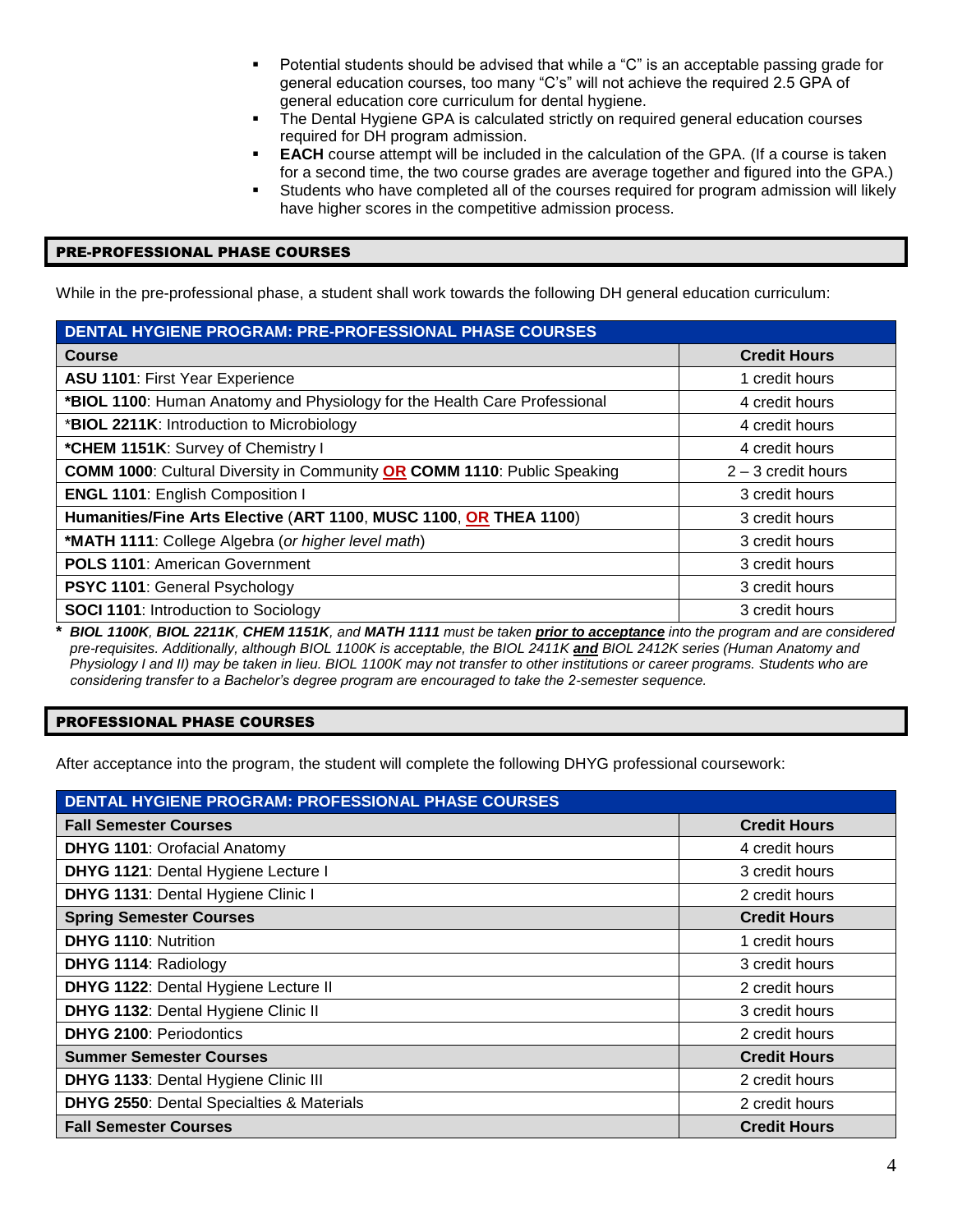| <b>DENTAL HYGIENE PROGRAM: PROFESSIONAL PHASE COURSES</b> |                     |  |
|-----------------------------------------------------------|---------------------|--|
| DHYG 2150: Pharmacology                                   | 2 credit hours      |  |
| DHYG 2210: Dental Hygiene Lecture IV                      | 1 credit hours      |  |
| DHYG 2250: General and Oral Pathology                     | 3 credit hours      |  |
| DHYG 2310: Dental Hygiene Clinic IV                       | 4 credit hours      |  |
| <b>Spring Semester Courses</b>                            | <b>Credit Hours</b> |  |
| DHYG 2220: Dental Hygiene Lecture V                       | 1 credit hours      |  |
| DHYG 2320: Dental Hygiene Clinic V                        | 4 credit hours      |  |
| DHYG 2400: Community Dental Health                        | 4 credit hours      |  |

#### SELECTION PROCESS

After the June 1 deadline, the DH Selection Committee reviews and scores each application.

Applicants are scored based on the following criteria:

- Cumulative GPA for general educations courses required for dental hygiene
- Completion status & GPA of coursework required for program admission (Pre-requisites)
- Number of completed dental hygiene general education courses
- Number of hours observed in dental hygiene settings
- Possession of a previous college degree
- Results of the TEAS exam.
- Quality of the hand-written essay

After applications are reviewed and scored, the top 24 applicants will be selected. Applicants will be notified via US Postal Service no later than **June 20**. Correspondence of acceptance or regret will be made via US Postal Service and should be postmarked no later than **July 15**. Instructions for acceptance will be included. The ASU DH program does not utilize a waiting list and those denied acceptance must reapply the following year.

Please do not call to inquire about the status of an application. The DH Program Director or faculty/staff will not return calls or emails regarding the status of an application (with the exception being after **July 15th** and the applicant never received a letter). Therefore, if you wish to know the application was received, please send the application as certified mail so that you receive a confirmation from the postal service that it was delivered or hand-deliver the application.

#### ABOUT THE PROGRAM

**Mission:** The ASU Darton College of Health Professions Dental Hygiene Program strives to graduate students who will be able to:

- Competently and ethically perform those functions delegated to the dental hygienist by the practice act of the State of Georgia.
- Contribute to the improvement of the oral health status of society by providing instructions to diverse populations in a variety of settings.
- Seek professional growth and excellence throughout their careers, incorporating advances in scientific concepts to address the changing needs of society.

**Degree:** Upon successful completion of the program, students will earn an Associate of Science degree and will be academically eligible to sit for licensure by examination.

**Accreditation:** The program is accredited by the Commission on Dental Accreditation (CODA) and has been granted the accreditation status of approval. The Commission is a specialized accrediting body recognized by the United States Department of Education. The Commission on Dental Accreditation can be contacted at (312) 440-4653 or at 211 East Chicago Avenue, Chicago, IL 60611.

#### NON-DISCRIMINATION POLICY

Albany State University is committed to equal opportunity, a culture of inclusion, and an environment free from discrimination and harassment in its educational programs, activities, and employment. Albany State University prohibits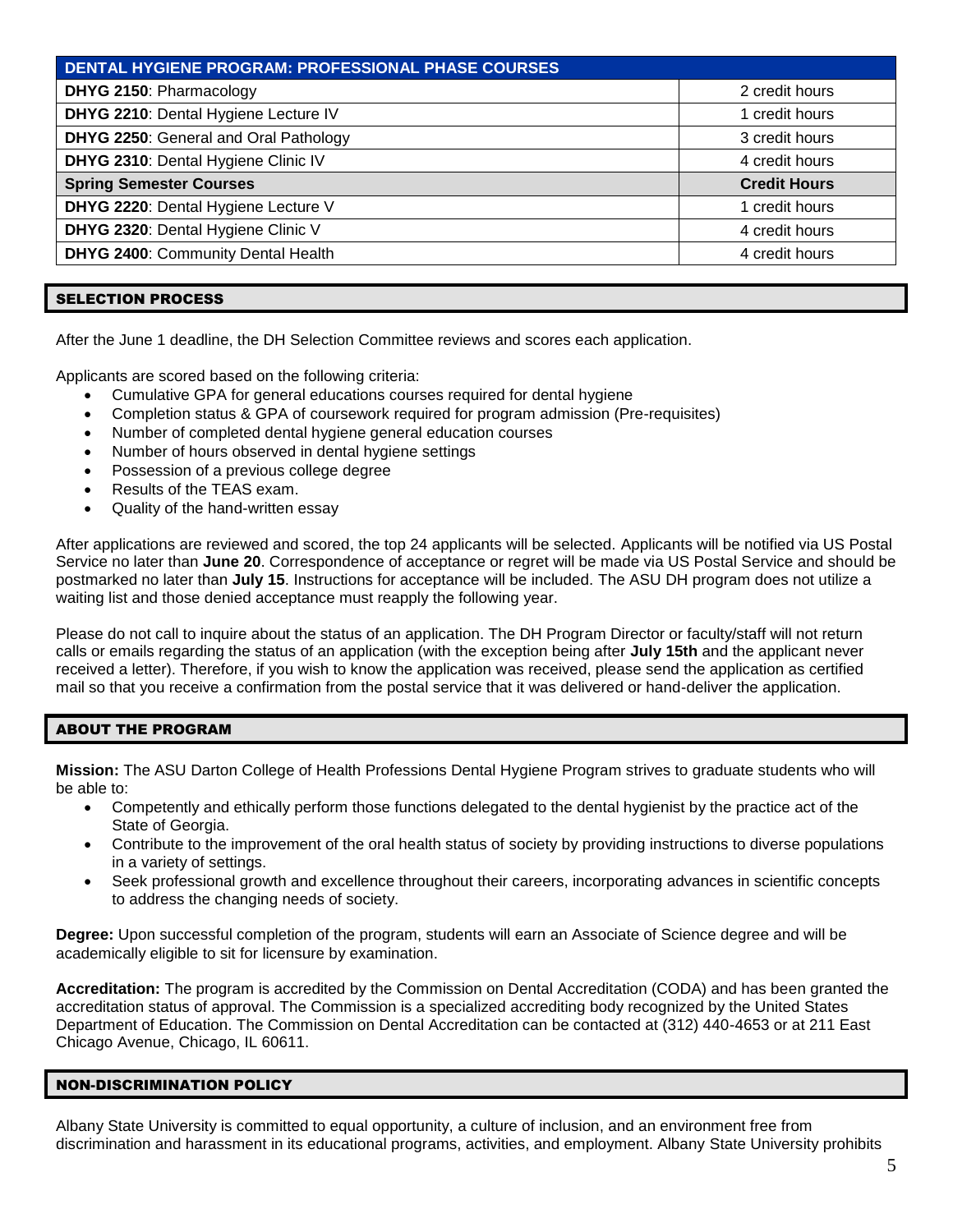discrimination, including discriminatory harassment, on the basis of race, color, national origin, sex, disability, religion, age, veteran status, gender, or sexual orientation in its programs and activities, including admissions and employment, as required by Title IX of the Education Amendments of 1972, the Americans with Disabilities Act of 1990, Section 504 of the Rehabilitation Act of 1973, Titles VI and VII of the Civil Rights Act of 1964, the Age Discrimination Act of 1975, and their implementing regulations.

The faculty of the Dental Hygiene program acknowledges Section 504 of the Rehabilitation Act of 1973 and PL 103-336, The **Americans with Disabilities Act** and will consider for admission, progression, and graduation candidates who demonstrate the ability to perform the essential abilities listed below. These standards are admission guidelines and are subject to continuing revision and improvement.

#### ADDITIONAL REQUIREMENTS

To progress successfully through the curriculum and function as a practicing dental hygienist after graduation, the individual must have:

- Visual acuity with or without corrective lenses to read an instrument calibrated in mm and to detect subtle dental stains;
- Hearing with or without auditory aids to measure blood pressure using an aneroid sphygmomanometer and to obtain a medical/dental history by interview;
- Physical ability to operate equipment (unit, stool, x-ray machine, etc.)
- Manual dexterity to perform the fine motor functions associated with intra-oral instrumentation.

#### LEGAL LIMITATIONS

Individuals who have a criminal record may not be eligible for licensure. If convicted of a felony or misdemeanor, it is recommended that you contact the dental board in the state where he or she plans to seek licensure to verify eligibility for licensure.

#### **[Click here for the Georgia State Board of Dentistry](https://gbd.georgia.gov/)**

#### FINANCIAL AID

Financial Aid is available for students who qualify.

**Albany State University Financial Aid Department Ram Central (Building C) 2400 Gillionville Road Albany, GA 31707 (229)-5004358**

**[Click here to learn more about Financial Aid at ASU](https://www.asurams.edu/enrollment-management/financial-aid/index.php)** Also, visit the **[ADHA \(American Dental Hygiene Association\)](https://www.adha.org/)** for information regarding scholarships and financial aid.

#### COSTS (SUBJECT TO CHANGE)

In addition to your tuition fees, the following list is a "ballpark" of your estimated expenses for the dental hygiene program at Albany State University and are subject to change:

- Books \$1,200.00
- Instruments and Clinic Supplies \$3,500.00
- Uniforms \$255.00
- Shoes \$75.00
- Liability Insurance \$39.00
- HBV (Hepatitis-B Vaccinations) and Titer \$200.00
- SADHA Dues \$130.00
- Dental Hygiene National Board Exam \$490.00
- Central Regional Dental Testing Services \$1,350.00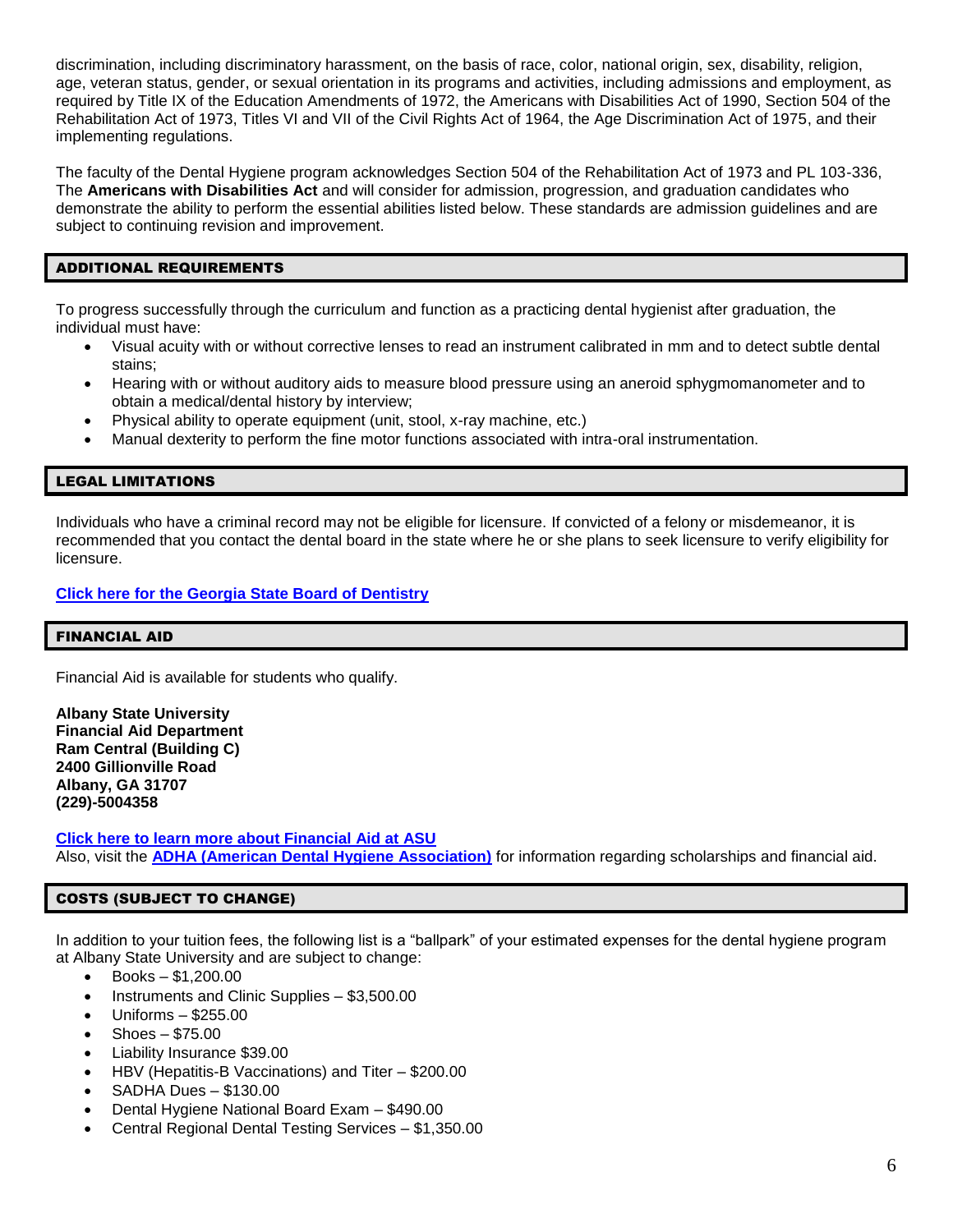- State of Georgia License \$75.00
- Review Course for National Board (*optional cost, but strongly recommended*) \$440.00

#### STUDENT HEALTH INSURANCE

It is the policy of the University System of Georgia (USG) that all students of Health Science Programs are required to have student health insurance that meets the minimum standards as set by the USG. Students who are not covered by a policy held by a parent, spouse, company or organization on the approved waiver list or if the policy does not meet the minimum standards must purchase the USG SHIP policy. Students who are already covered by an insurance policy can easily opt out of the plan through a secure on-line process. Once the information has been verified, all changes will be waived. Students who fail to submit creditable health insurance information will automatically be enrolled in and billed for the system-wide student health insurance plan.

#### **[For additional information regarding this University System of Georgia requirement, click here](https://www.asurams.edu/academic-affairs/dchealthprof/docs/OTA-Program-Application.pdf)**.

This is done after the semester starts and must be repeated each semester.

#### FREQUENTLY ASKED QUESTIONS (FAQ)

#### **"How do I go about getting the required observational hours?"**

All applicants must complete a **minimum of 16 hours** of observation in any two different general dentistry offices or facilities by JUNE 1<sup>st.</sup> This requirement is designed to give the applicant a better understanding of the role of the dental hygienist. Applicants who currently work in a dental setting may complete 8 hours at that facility, however, they must be directly under a registered dental hygienist observing patient care and not part of the secretarial staff or assisting the dentist.

This is not a service performed by the college; the applicant must independently seek out a dental hygiene setting and speak with the appropriate staff/personnel regarding observational hours. There are many dental providers to choose from, check out your local yellow pages or internet. Call the providers in your area; explain that you are applying to a DH Program and that you would like to observe a dental hygienist at their facility.

All observations hours must be verified using the proper form found in the application packet. Observational hours must be completed within 2 years of submission of the application.

#### **"Can I work and still go thru the program?"**

It is possible for a student to work part-time while in the program, however, it is definitely **not advised** due to the intense nature of the program. Each semester, the student will have a full load of coursework and a grade of 75 or higher must be achieved in order to pass each class. Course and clinical/lab schedules will not be changed to accommodate a work schedule and a work excuse will not be acceptable for any absence. The program also requires mandatory courses and seminars that are scheduled each semester in addition to regularly scheduled classes and clinic/lab times.

#### **"What are the typical hours while in the program?"**

The DH program classes are full-time and vary on days and times each semester. Some semesters of the program, expect to be in class Monday thru Friday 8+ hours per day. Hours may start as early as 7:15 am and end as late as 5:30pm.

#### **"How long is the program?"**

The Associates Degree for Dental Hygiene is to be completed in 5 semesters; fall, spring, summer, fall, and spring.

#### **"I want to eventually become a dentist, but am I right in using the DH program as a stepping-stone to achieving this goal?"**

No, the DH program is NOT a stepping-stone to dental school and acceptance into the ASU DH program are not used as such. Students wishing to become a dentist must first complete a 4-yr. B.S. degree and then apply for admission to a dental school. Obtaining an Associate's Degree in DH is not necessary to pursue a dental degree.

#### **"Where can I learn more about dental hygiene?"**

Information on dental hygiene can be found at the **[American Dental Hygiene Association website](https://www.adha.org/)**.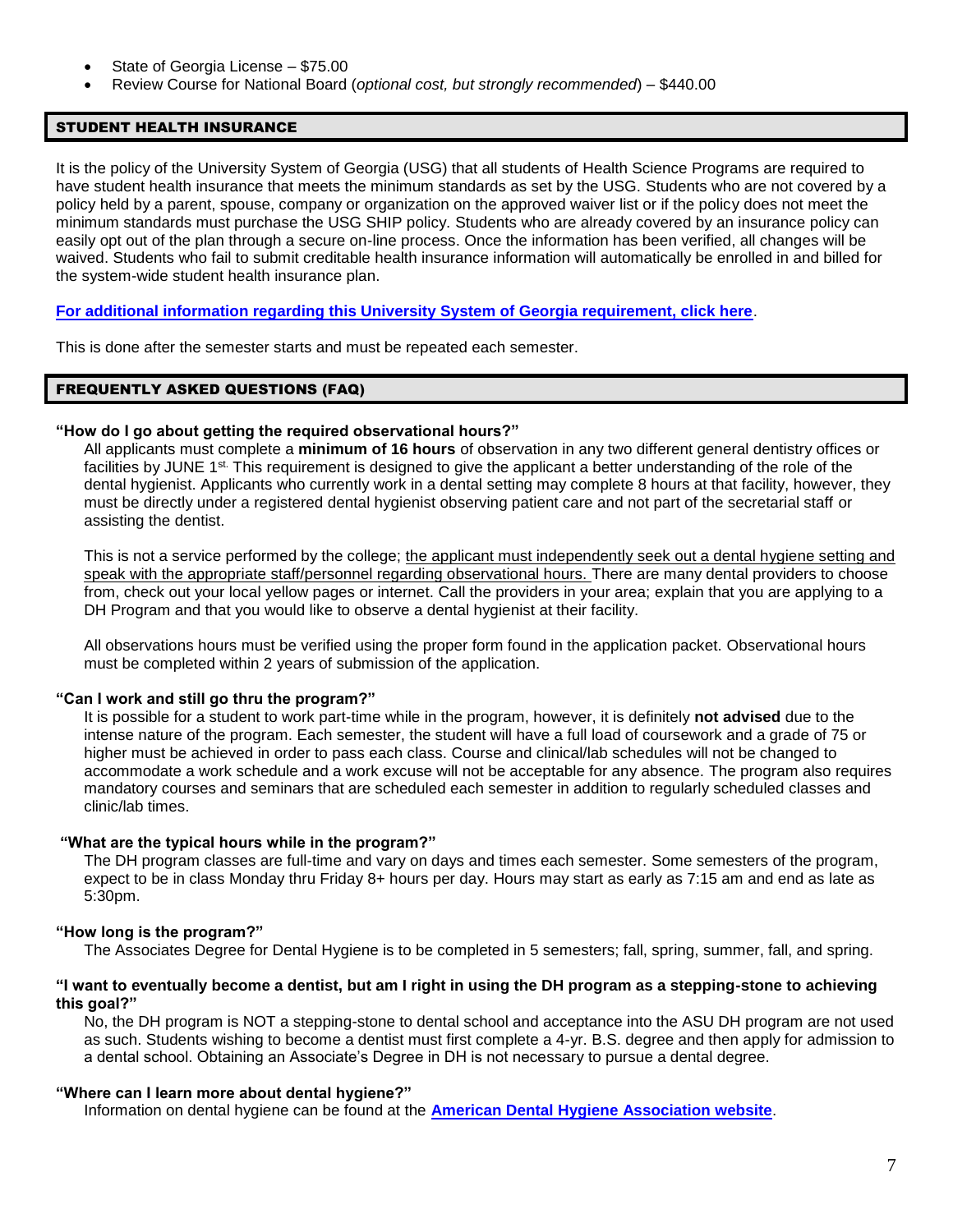#### **"How do I sign up to take the TEAS?"**

Please refer to page 14 of this application packet for more information.

#### **"Do I have to take Anatomy & Physiology I & II or may I substitute those 2 courses with the one course offered from ASU (Anatomy & Physiology for the Healthcare Professional)?"**

The DH program accepts BIOL 1100K to meet this program requirement, however it is recommended to take the sequence courses if you plan to transfer to another institution or career program, as they may not accept this course.

#### **"How will I know if my application was received?"**

Please do not call to inquire about the status of an application. The DH Program Director or faculty/staff will not return calls or emails regarding the status of an application (with the exception being after July 15th and the applicant never received a letter). Therefore, if you wish to know the application was received, please send the application as certified mail so that you receive a confirmation from the postal service that it was delivered or hand-deliver the application.

#### **"When and will I be contacted if I am accepted or regretted?"**

Applicants will be notified via US Postal Service no later than **June 20**. Correspondence of acceptance or regret will be made via US Postal Service and should be postmarked no later than **July 15**. Instructions for acceptance will be included. The ASU DH program does not utilize a waiting list and those denied acceptance must reapply the following year.

#### **"Will I receive more consideration into the program if I already possess a dental assistant certificate or another college degree?"**

Yes, if you have graduated from a dental assisting program and/or have obtained another associate's level or higher degree, you will receive more points in the scoring process of selection for admission.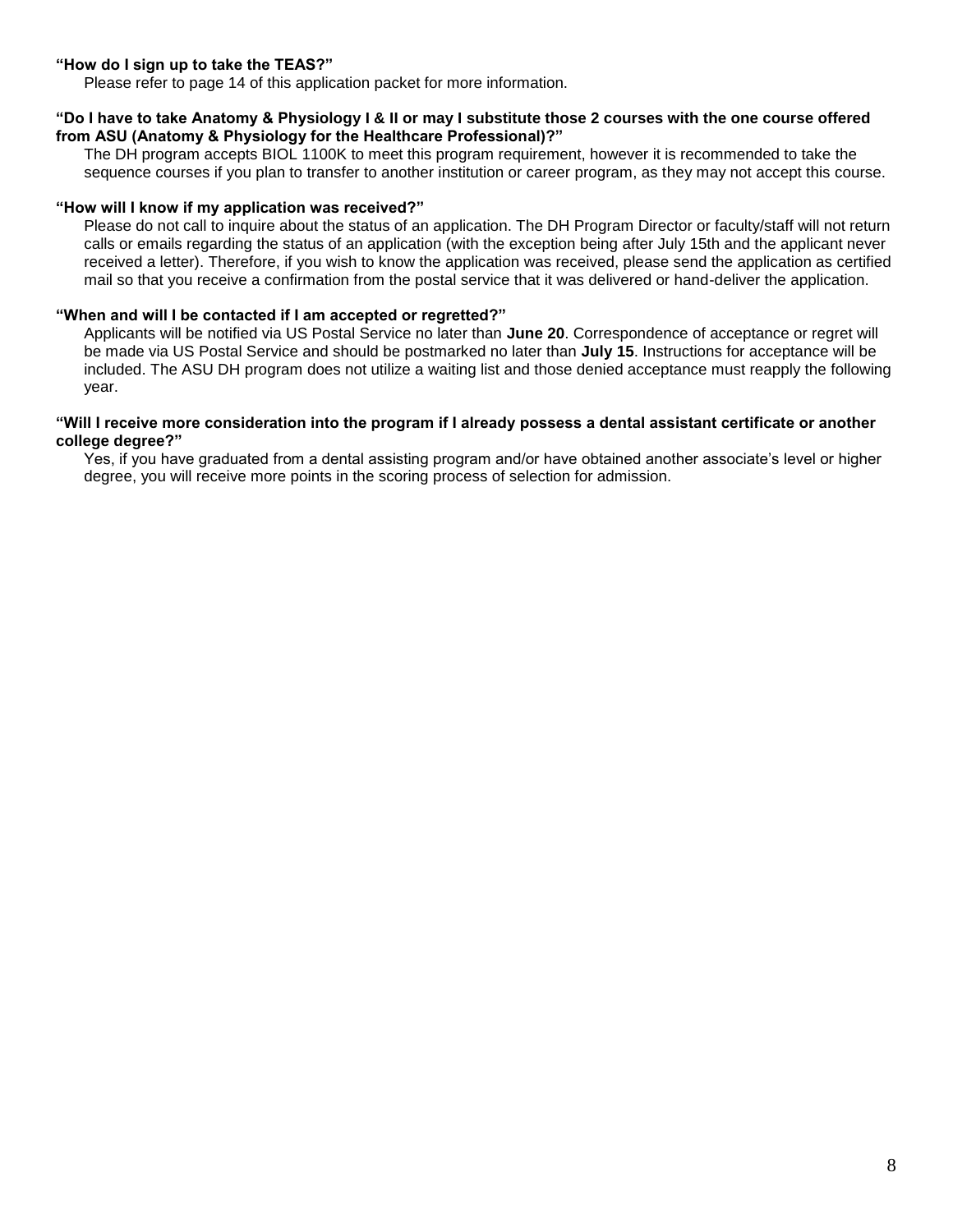

## CONTACT INFORMATION Last Name First Name First Name Middle Initial Preferred Name (if different) Date of Birth Current Street Address, Apartment Number, or P.O. Box City, State City, State Zip Code Permanent Street Address, Apartment Number, or P.O. Box City, State City, State Zip Code

E-mail (please provide the one most frequently checked) Cell Phone Number ASU Ram ID #

#### EDUCATIONAL BACKGROUND

| <b>High School Name</b>        | City, State                      | Date of Graduation or GED |
|--------------------------------|----------------------------------|---------------------------|
| College/University Name<br>(1) | City, State                      | Degree Received?          |
|                                |                                  | $\Box$ Yes<br>⊟ No        |
| Dates Attended                 | Degree and Major (if applicable) |                           |
| College/University Name<br>(2) | City, State                      | Degree Received?          |
|                                |                                  | $\Box$ Yes<br>⊟ No        |
| Dates Attended                 | Degree and Major (if applicable) |                           |
| College/University Name<br>(3) | City, State                      | Degree Received?          |
|                                |                                  | $\Box$ Yes<br>⊟ No        |
| Dates Attended                 | Degree and Major (if applicable) |                           |
|                                |                                  |                           |

#### OBSERVATIONAL HOURS

A minimum of 16 hours must be completed before June 1 in two separate general dentistry offices/facilities. Please summarize your observational hours as indicated below. Be sure to include the verified/signed documentation of hours with the application. You should observe in professional attire and professional conduct. Observation hours are considered applicable for a period of 2 years.

| <b>Name of Facility/Office</b> | Facility/Office Location (City and State) | <b>Number of Hours</b><br>in <b>EACH</b> Setting<br>(be specific) |
|--------------------------------|-------------------------------------------|-------------------------------------------------------------------|
|                                |                                           |                                                                   |
|                                |                                           |                                                                   |
|                                |                                           |                                                                   |
|                                |                                           |                                                                   |
|                                |                                           |                                                                   |
|                                | <b>TOTAL OBSERVATIONAL HOURS</b>          |                                                                   |

**900**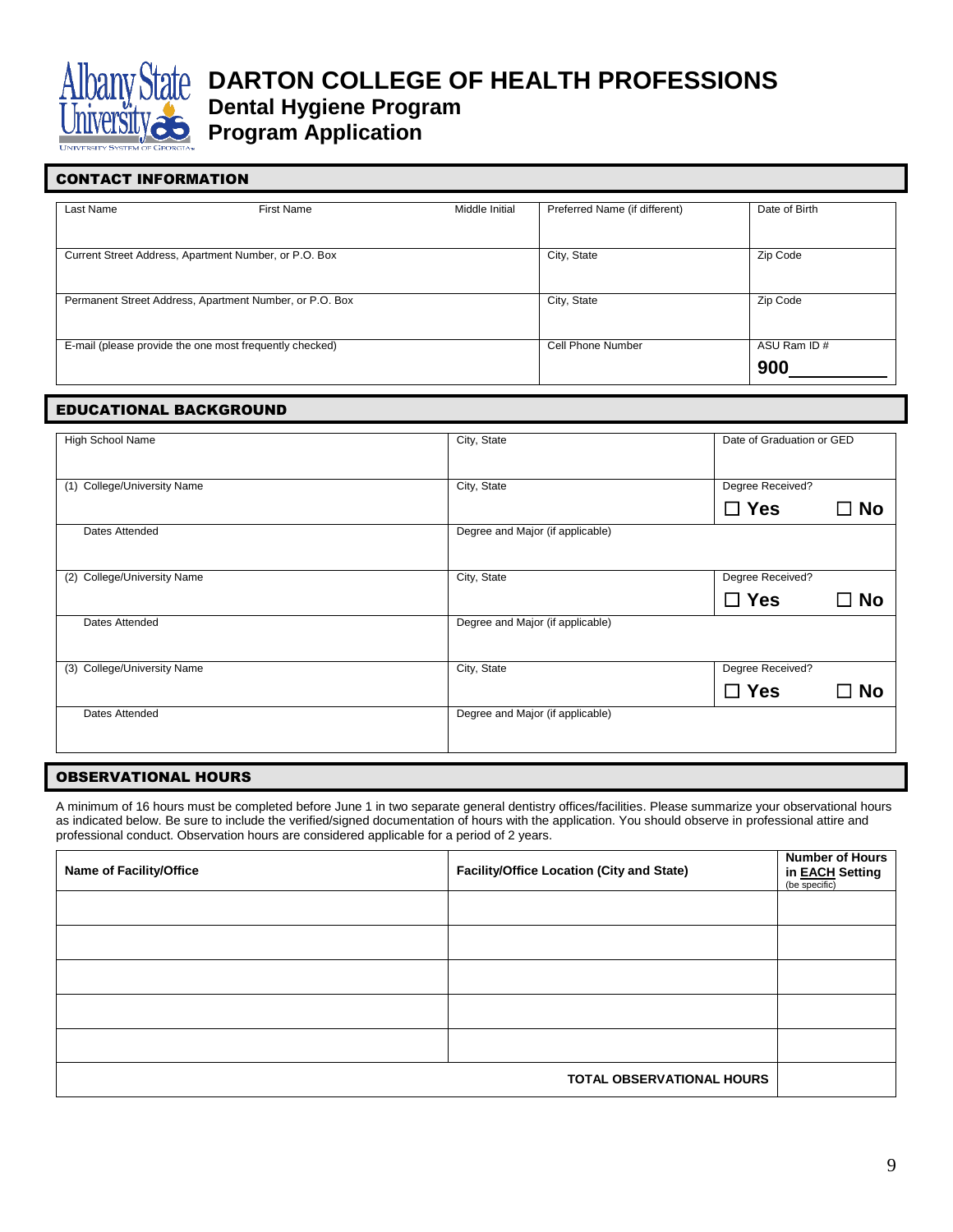#### TEAS SCORE

The Test of Essential Academic Skills (TEAS) measures basic academic preparedness in the content area domains of Reading, Mathematics, Science, English and Language usage. To be valid for the DHYG program, the TEAS may only be taken twice with a minimum of 6 weeks between the first and second attempts. Scores are considered applicable for a period of 2 years.

#### **An unofficial copy of your score report/s should be included with the application.**

ESSAY **(***No specific length is required, but the content provided should sufficiently answer the question***)**

Please include a **hand-written** essay explaining why you have chosen DHYG as a career path, and why you feel you deserve a seat in the class.

#### LETTER OF ACKNOWLEDGEMENT OF DHYG ADMISSION ORIENTATION

Please sign the letter of acknowledgement included in this application packet. There is a mandatory orientation that will be held late summer prior to the start of fall semester. Failure to comply will result in being dismissed from acceptance into the program.

#### SIGNATURE

Have you previously applied to the ASU/Darton State College DHYG program?  $\Box$  Yes  $\Box$  No If yes, when?

I hereby apply for admission to the DH Program for Fall Semester 20\_\_\_ and certify this application is both correct and complete. I have read the application packet, including the essential abilities required and understand the application and selection processes. I further understand that any failure on my part to comply with these processes will result in the cancellation of my application. I am aware of the competitive nature of the application process for the DH program and understand that meeting all minimum requirements does not guarantee admission into the program.

#### **Applicant's Signature Date**

**PLEASE NOTE:** Please do not call to inquire about the status of an application. The DH Program Director or faculty/staff will not return calls or emails regarding the status of an application (with the exception being after July 15th and the applicant never received a letter). Therefore, if you wish to know the application was received, please send the application as certified mail so that you receive a confirmation from the postal service that it was delivered. If you wish to know if your application was complete, please read all directions and utilize the checklist below.

#### FINAL CONSIDERATIONS

#### ☐ **Observation Hours Form**

- The Observational Hours Form within this packet is required. It must be signed by a dentist or registered dental hygienist in the facility.
- All hours must be completed prior to the application deadline of June 1.

#### ☐ **TEAS Score Report**

- Include an unofficial copy of your TEAS Score Report.
- TEAS information can be found in the "TEAS Information" section of this application.

#### ☐ **Hand-Written Essay**

No specific length is required.

#### ☐ **Letter of Acknowledgement of Pre-Admission Orientation**

- Include your letter of acknowledgement that you understand and will attend the mandatory orientation in late summer.
- This will be available for internet viewing for students located over a 60-mile radius off campus.

#### ☐ **Completed Application (Mailed or Hand-Delivered Before the Deadline of June 1)**

Sent as certified mail if you want confirmation of receipt.

Please mail the completed application along with the following documents to the address below.

**Albany State University Darton College of Health Professions c/o Dental Hygiene Program 2400 Gillionville Road Albany, GA 31707**

10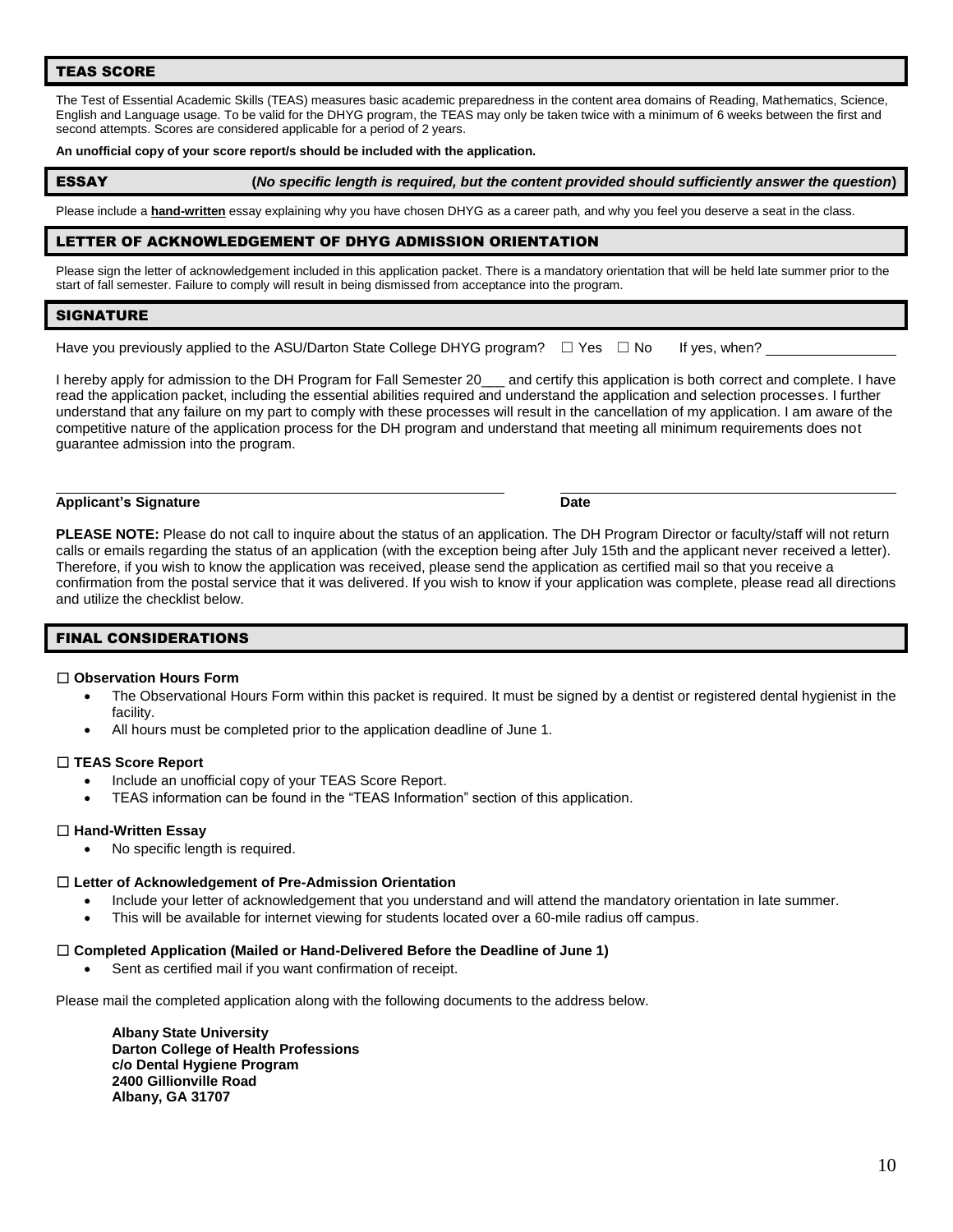| <b>Dental Hygiene Program</b><br><b>Observational Hours Form</b>                                             | <b>DARTON COLLEGE OF HEALTH PROFESSIONS</b>                                                                                                                                                                                                                                                                                                                                                               |
|--------------------------------------------------------------------------------------------------------------|-----------------------------------------------------------------------------------------------------------------------------------------------------------------------------------------------------------------------------------------------------------------------------------------------------------------------------------------------------------------------------------------------------------|
|                                                                                                              |                                                                                                                                                                                                                                                                                                                                                                                                           |
| Please include a separate form for each office/facility you are observing                                    |                                                                                                                                                                                                                                                                                                                                                                                                           |
| Name of Applicant: <b>Applicant of Applicant Applicant</b> Applicant's Phone Number:                         |                                                                                                                                                                                                                                                                                                                                                                                                           |
| concerns regarding this student at 229-500-2236.                                                             | To the Clinician: The above named is applying to the Dental Hygiene program at Albany State University's Darton College of Health<br>Professions. The clinical observation hours are designed to give the applicant a better understanding of the role of the registered<br>dental hygienist in patient care. Please feel free to contact our Program Director, Tammy Deese, if you have any questions or |
| The applicant named above has completed ______ hours of observation in this office on the following date(s): |                                                                                                                                                                                                                                                                                                                                                                                                           |
| List the type of procedures observed:                                                                        |                                                                                                                                                                                                                                                                                                                                                                                                           |
|                                                                                                              |                                                                                                                                                                                                                                                                                                                                                                                                           |
|                                                                                                              |                                                                                                                                                                                                                                                                                                                                                                                                           |
|                                                                                                              |                                                                                                                                                                                                                                                                                                                                                                                                           |
| Comments (optional):                                                                                         |                                                                                                                                                                                                                                                                                                                                                                                                           |
|                                                                                                              |                                                                                                                                                                                                                                                                                                                                                                                                           |
|                                                                                                              |                                                                                                                                                                                                                                                                                                                                                                                                           |
|                                                                                                              |                                                                                                                                                                                                                                                                                                                                                                                                           |
| Printed Name(s) of Dental Hygienist(s) Observed:                                                             |                                                                                                                                                                                                                                                                                                                                                                                                           |
| Name:                                                                                                        | Name:                                                                                                                                                                                                                                                                                                                                                                                                     |
| Name:                                                                                                        | Name:                                                                                                                                                                                                                                                                                                                                                                                                     |
|                                                                                                              |                                                                                                                                                                                                                                                                                                                                                                                                           |
| <b>Office Address:</b>                                                                                       |                                                                                                                                                                                                                                                                                                                                                                                                           |
|                                                                                                              |                                                                                                                                                                                                                                                                                                                                                                                                           |
|                                                                                                              |                                                                                                                                                                                                                                                                                                                                                                                                           |
| <b>Verifying Dentist or Hygienist:</b>                                                                       |                                                                                                                                                                                                                                                                                                                                                                                                           |
| <b>Printed Name</b>                                                                                          |                                                                                                                                                                                                                                                                                                                                                                                                           |
| Signature                                                                                                    |                                                                                                                                                                                                                                                                                                                                                                                                           |
| <b>Professional Title</b>                                                                                    |                                                                                                                                                                                                                                                                                                                                                                                                           |

*Thank you for your contribution to the future of our profession and taking time out to assist us in our educational journey.*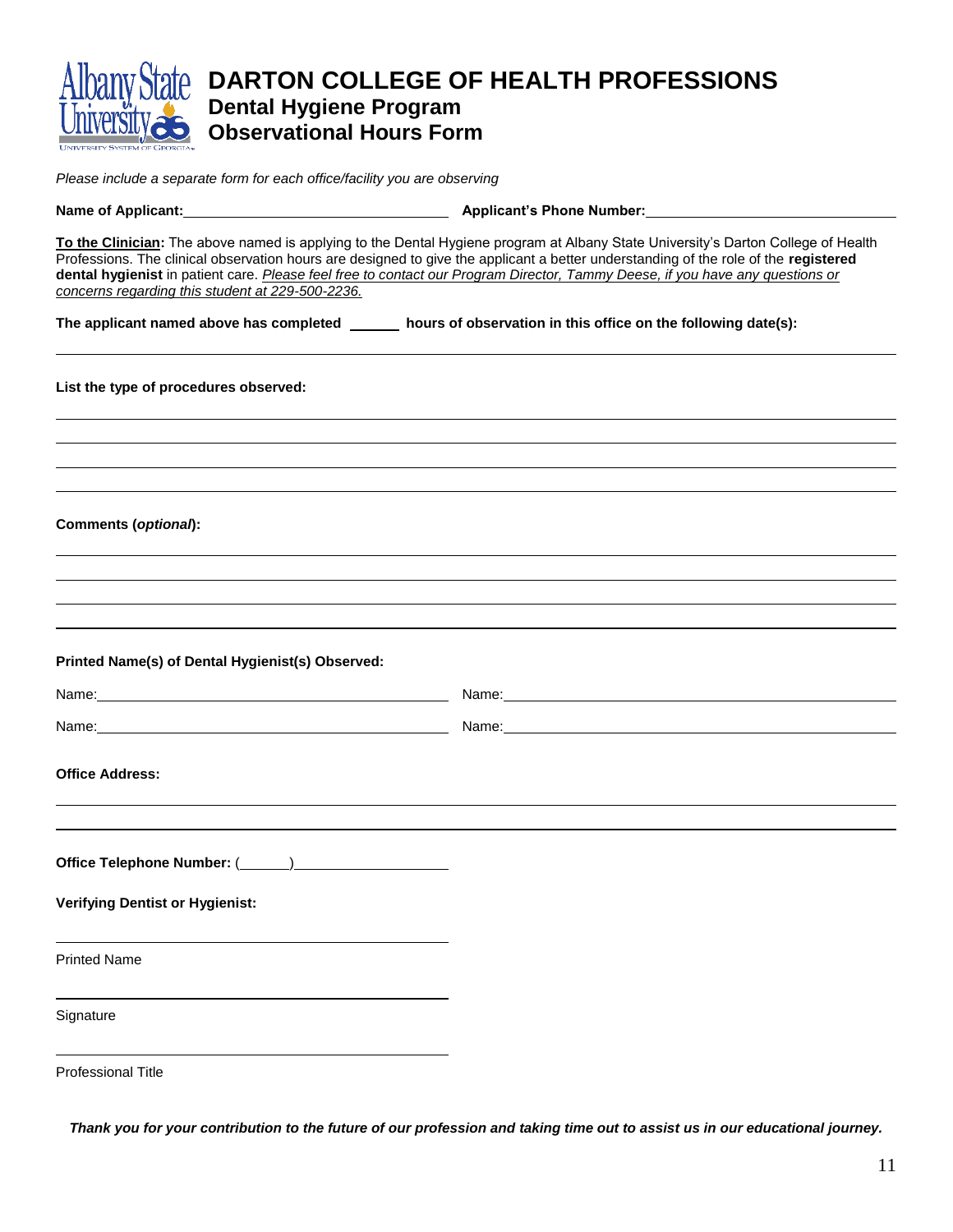|                                                                                                                                                                                                                                | DARTON COLLEGE OF HEALTH PROFESSIONS                                                                                                                                                                                                                                                                                                                                                                      |
|--------------------------------------------------------------------------------------------------------------------------------------------------------------------------------------------------------------------------------|-----------------------------------------------------------------------------------------------------------------------------------------------------------------------------------------------------------------------------------------------------------------------------------------------------------------------------------------------------------------------------------------------------------|
| <b>Dental Hygiene Program</b>                                                                                                                                                                                                  |                                                                                                                                                                                                                                                                                                                                                                                                           |
| <b>Observational Hours Form</b>                                                                                                                                                                                                |                                                                                                                                                                                                                                                                                                                                                                                                           |
| Please include a separate form for each office/facility you are observing                                                                                                                                                      |                                                                                                                                                                                                                                                                                                                                                                                                           |
| Name of Applicant: Name of Applicant Control of Applicant Control of Applicant Control of Applicant Control of Applicant Control of Applicant Control of Applicant Control of Applicant Control of Applicant Control of Applic |                                                                                                                                                                                                                                                                                                                                                                                                           |
| concerns regarding this student at 229-500-2236.                                                                                                                                                                               | To the Clinician: The above named is applying to the Dental Hygiene program at Albany State University's Darton College of Health<br>Professions. The clinical observation hours are designed to give the applicant a better understanding of the role of the registered<br>dental hygienist in patient care. Please feel free to contact our Program Director, Tammy Deese, if you have any questions or |
| The applicant named above has completed ______ hours of observation in this office on the following date(s):                                                                                                                   |                                                                                                                                                                                                                                                                                                                                                                                                           |
| List the type of procedures observed:                                                                                                                                                                                          |                                                                                                                                                                                                                                                                                                                                                                                                           |
|                                                                                                                                                                                                                                |                                                                                                                                                                                                                                                                                                                                                                                                           |
|                                                                                                                                                                                                                                |                                                                                                                                                                                                                                                                                                                                                                                                           |
|                                                                                                                                                                                                                                |                                                                                                                                                                                                                                                                                                                                                                                                           |
| Comments (optional):                                                                                                                                                                                                           |                                                                                                                                                                                                                                                                                                                                                                                                           |
|                                                                                                                                                                                                                                |                                                                                                                                                                                                                                                                                                                                                                                                           |
|                                                                                                                                                                                                                                |                                                                                                                                                                                                                                                                                                                                                                                                           |
|                                                                                                                                                                                                                                |                                                                                                                                                                                                                                                                                                                                                                                                           |
| Printed Name(s) of Dental Hygienist(s) Observed:                                                                                                                                                                               |                                                                                                                                                                                                                                                                                                                                                                                                           |
| Name:                                                                                                                                                                                                                          | Name:                                                                                                                                                                                                                                                                                                                                                                                                     |
| Name:                                                                                                                                                                                                                          | Name:                                                                                                                                                                                                                                                                                                                                                                                                     |
| <b>Office Address:</b>                                                                                                                                                                                                         |                                                                                                                                                                                                                                                                                                                                                                                                           |
|                                                                                                                                                                                                                                |                                                                                                                                                                                                                                                                                                                                                                                                           |
|                                                                                                                                                                                                                                |                                                                                                                                                                                                                                                                                                                                                                                                           |
| <b>Verifying Dentist or Hygienist:</b>                                                                                                                                                                                         |                                                                                                                                                                                                                                                                                                                                                                                                           |
| <b>Printed Name</b>                                                                                                                                                                                                            |                                                                                                                                                                                                                                                                                                                                                                                                           |
| Signature                                                                                                                                                                                                                      |                                                                                                                                                                                                                                                                                                                                                                                                           |
| Professional Title                                                                                                                                                                                                             |                                                                                                                                                                                                                                                                                                                                                                                                           |

*Thank you for your contribution to the future of our profession and taking time out to assist us in our educational journey.*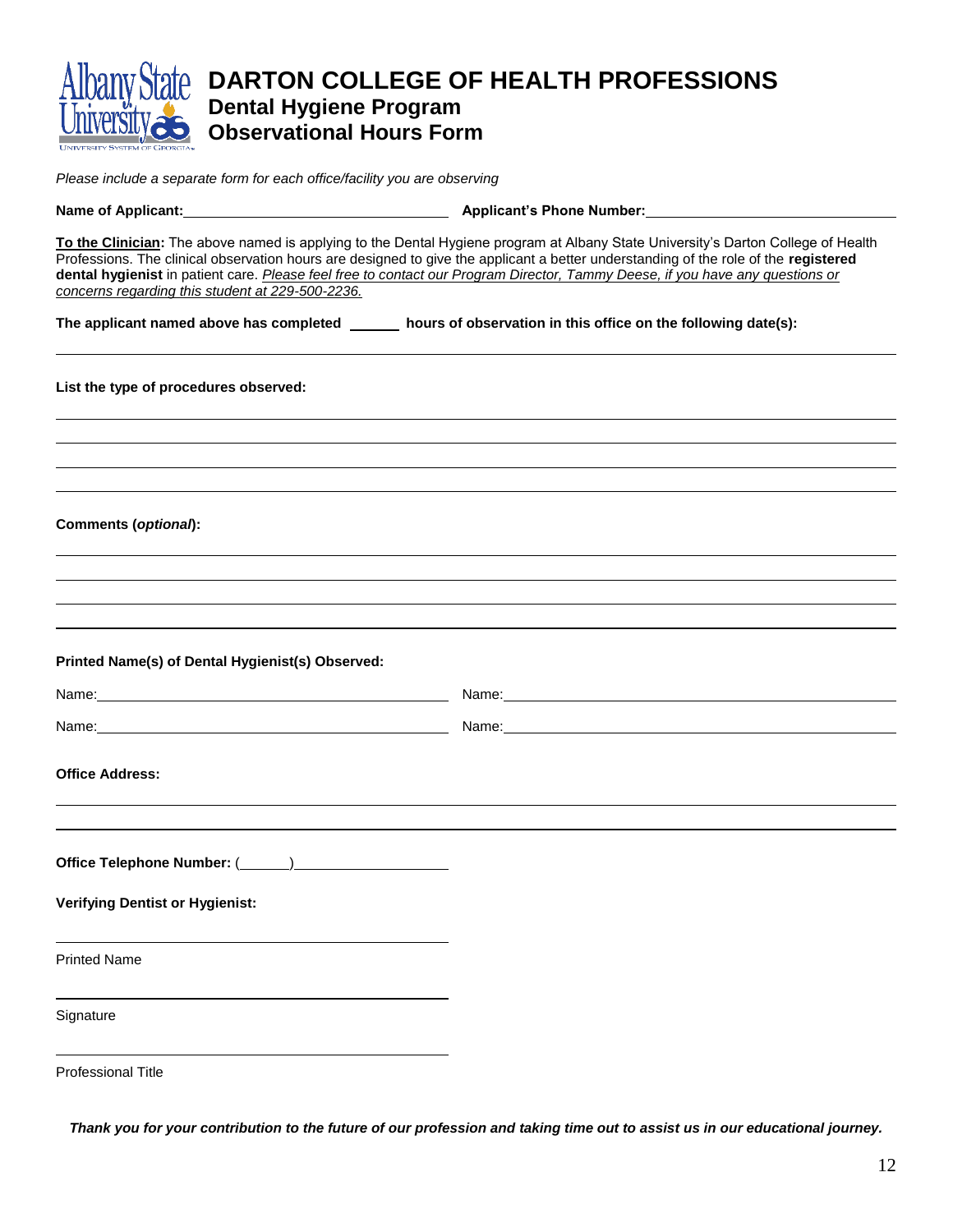

### **DARTON COLLEGE OF HEALTH PROFESSIONS Dental Hygiene Program Letter of Acknowledgement**

In the case that I, (*your name*), am accepted into the Dental Hygiene Program beginning Fall of 20\_\_\_, I understand that my attendance of the mandatory Dental Hygiene Admission Orientation is necessary to keep my seat in the program.

This orientation will be held during late summer, before fall classes begin.

If I reside greater than 60 miles from campus, then I may view the orientation via internet access. If I live within a 60-mile radius of campus, then my presence is mandatory. All attendance, be it in person or via internet, will be verified.

I understand that if I do not attend or view this orientation, whichever case is appropriate, then my seat in the program will be forfeited.

I understand that this orientation is only intended for me, my parents, financial supporters of my education, and/or spouse. *(Please refrain from bringing children.)*

Specific details of time, date, and location will be announced when and if I am accepted.

**Printed Name**

**Signature**

**Date**